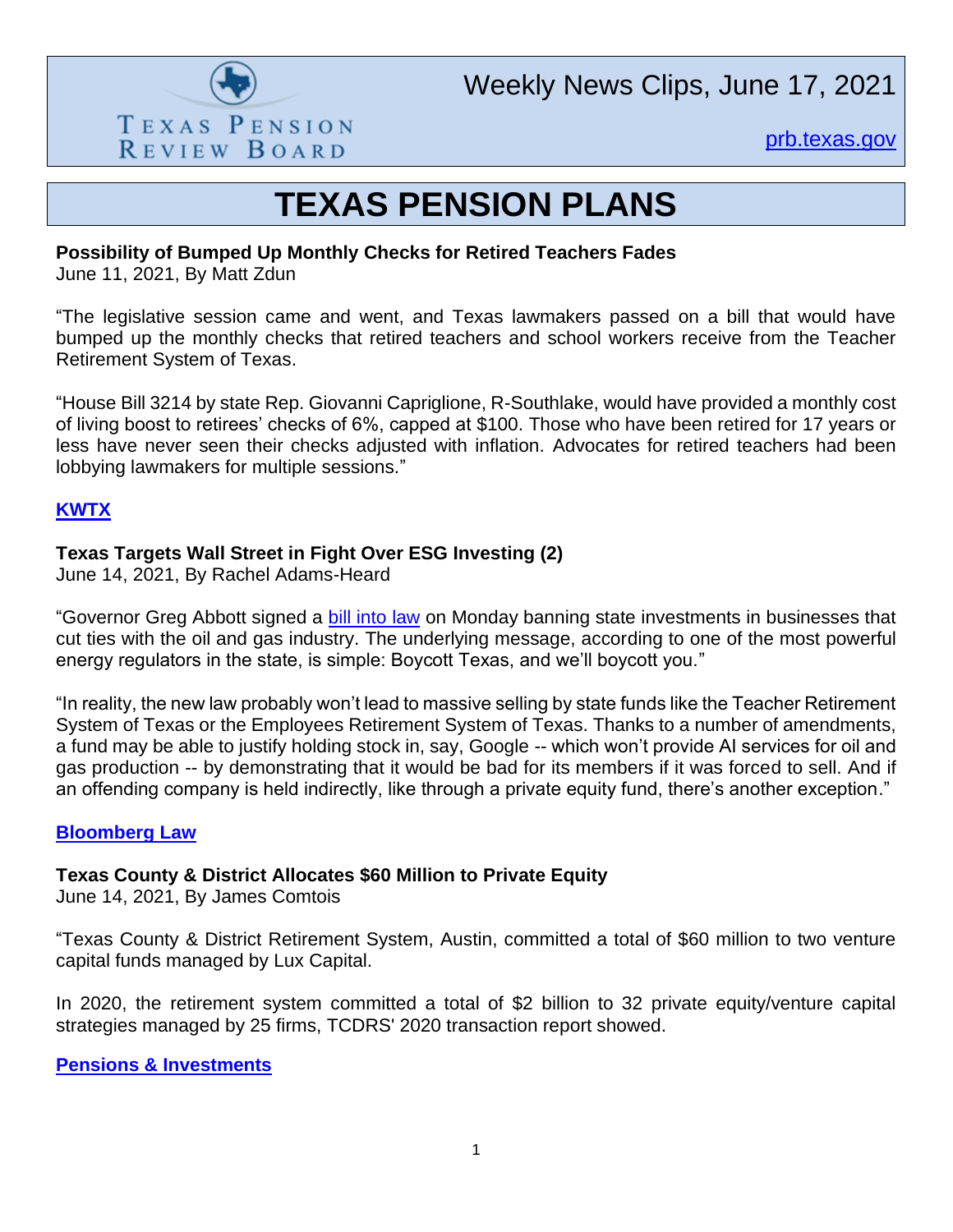# **TEXAS ECONOMIC INDICATORS**

# **Texas Grid Operator Urges Electricity Conservation as Many Power Generators Are Unexpectedly Offline and Temperatures Rise**

June 14, 2021, By Andy Krauss

"Texas' main power grid struggled to keep up with the demand for electricity Monday, prompting the operator to ask Texans to conserve power until Friday...The Electric Reliability Council of Texas said in a statement Monday that a significant number of unexpected power plant outages, combined with expected record use of electricity due to hot weather, has resulted in tight grid conditions.

During the recent legislative session, Texas lawmakers passed energy grid legislation that aimed to prevent electricity blackouts in response to the February crisis...However, it will likely take years before those changes are fully implemented.

# **[Texas Tribune](https://www.kbtx.com/2021/06/09/texas-4-h-roundup-providing-big-economic-boost-bcs-heading-into-summer/)**

# **Rationing Cement: How COVID, the February Winter Storm and a Roaring Texas Economy Have Paved the Way to a Tight Cement Supply**

June 14, 2021, By Jason Wheeler

[Article + Podcast 37:59]—"We need cement for pools and patios, foundations and freeways. And we use a lot of it in Texas, said Ed Sullivan, the Chief Economist and Senior Vice President of Market Intelligence for the Portland Cement Association. "It's the largest state consumer in the country," he explained.

"Ironically, following the winter storm, weather has helped alleviate the situation. Frequent rains in parts of Texas have prevented a lot of concrete from being poured, allowing stockpiles to recover some. But one person who works in the concrete industry told us on background that the cement stockpile could be consumed within three weeks, now that drier conditions have returned."

# **[WFAA](https://www.wfaa.com/article/money/business/right-on-the-money/covid-february-winter-storm-texas-economy-tight-cement-supply/287-e41421dc-02b1-4bb5-901f-b797b9118c1c)**

# **Las Vegas Sands Went All in on Legalizing Casinos in Texas. Here's Why the Multimillion-dollar Effort Did Not Make It Far This Session**

June 16, 2021, By Patrick Svitek

"The legislation — which required voter approval — would have brought a monumental expansion of gambling to Texas, which has some of the most restrictive gaming laws in the country. The centerpiece of the Las Vegas Sands proposal was to build "destination resorts" with casino gambling in the state's four biggest metropolitan areas.

"Las Vegas Sands ended up spending as much as \$6.3 million on lobbying at the Capitol, according to state records, plus what the company pegged as at least \$2 million on a statewide ad campaign. It is likely that the company's total spending topped \$10 million, given the number of weeks that the company stayed on the air in the state's most expensive media markets."

### **[Texas Tribune](https://www.texastribune.org/2021/06/16/las-vegas-sands-texas-casino-gambling/)**